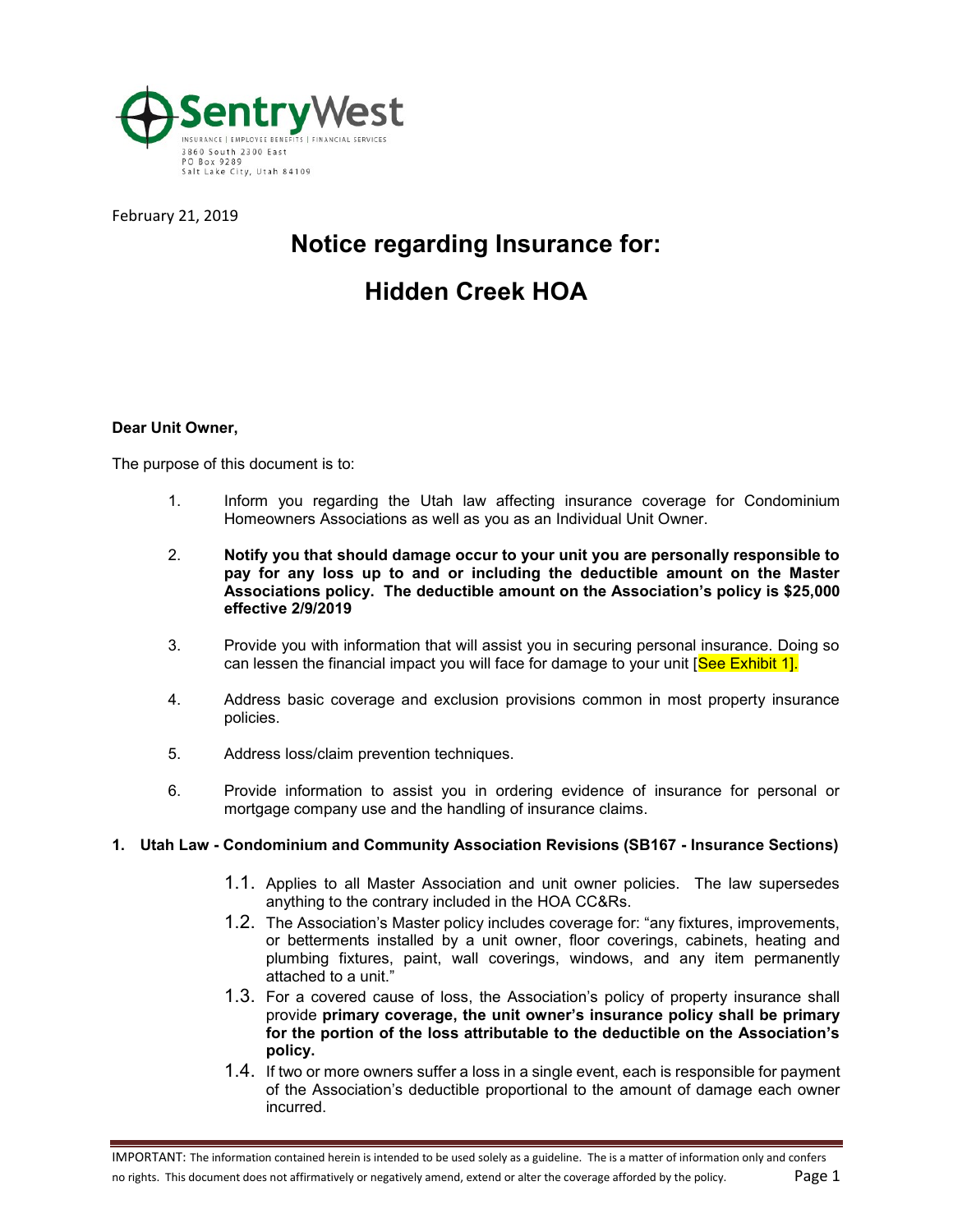- 1.5. If an owner does not pay their share of the loss within 30 days after substantial completion, the Association may levy an assessment against the owner and place a lien on the unit if necessary (applies to loss less than HOA Master policy deductible).
- 1.6. If the unit owner has no insurance for a covered cause of loss, they are personally responsible for the loss to the amount of the master policy deductible.

#### **2. As of 2/9/2019 Hidden Creek HOA has a property deductible of \$25,000 for each occurrence. Payment of the deductible becomes your responsibility when a covered cause of loss affecting your unit occurs. See Exhibit 1.**

## **3. Personal Insurance:**

3.1 Unit Owner should maintain personal insurance coverage. We recommend all unit owners do a comprehensive review of their personal insurance with their own licensed insurance advisor. **Exhibit 1** at the end of this document provides a check list of items that should be reviewed.

## **4. Basic coverage and exclusion provisions in the Association's Master insurance policy:**

4.1 The Association's policy includes "special form" property coverage including perils such as fire, lightning, windstorm, hail, explosion, riot, aircraft and vehicle damage, smoke, vandalism, falling objects, weight of ice and snow, collapse, sudden and accidental discharge of water or overflow from plumbing or appliances, and frozen pipes inside a unit.

- 4.2 Common **exclusions**: Many insurance companies will not cover water damage resulting from a frozen pipe if adequate heating is not maintained in the unit. Therefore, it is imperative that heat be maintained or that pipes are drained when a unit is unoccupied for an extended period of time.
- 4.2.1 No coverage is provided for wear and tear, deterioration, flood ie: outside sources of water penetrating the building envelope. This can include items such as a sprinkling system or other sources of water located outside the physical building structure, damage by insects or animals, mold/fungus (some insurance policies will provide minimal property coverage for mold/fungus), settling or cracking of foundations, walls or pipes. **There is no coverage for damage caused by repeated leaking or seeping from appliances or plumbing systems. This includes leaking from around shower, bathtub, toilet or sink.** The insurance contract contains full details on coverage, limitations and exclusions.

## **5. Loss Prevention:**

To reduce the likelihood of damage to your unit and possible damage to a neighbor's unit the following are a few "loss prevention" measures that should be followed:

When your unit will be **unoccupied** for more than a few days:

Turn off the water to the inside of your home

• Leave heat on in winter to avoid freezing or air-conditioning on in summer to avoid melting, warping, etc.

#### **Daily considerations:**

- ✓ Washing machine hose should be turned off after each use.
- ✓ Replace rubber washing machine hoses with no-burst woven metal hoses.
- ✓ Have clothes dryer vents checked and cleaned on an annual basis. Always remove lint from filter after each use.
- $\checkmark$  Keep smoke alarms in good working condition.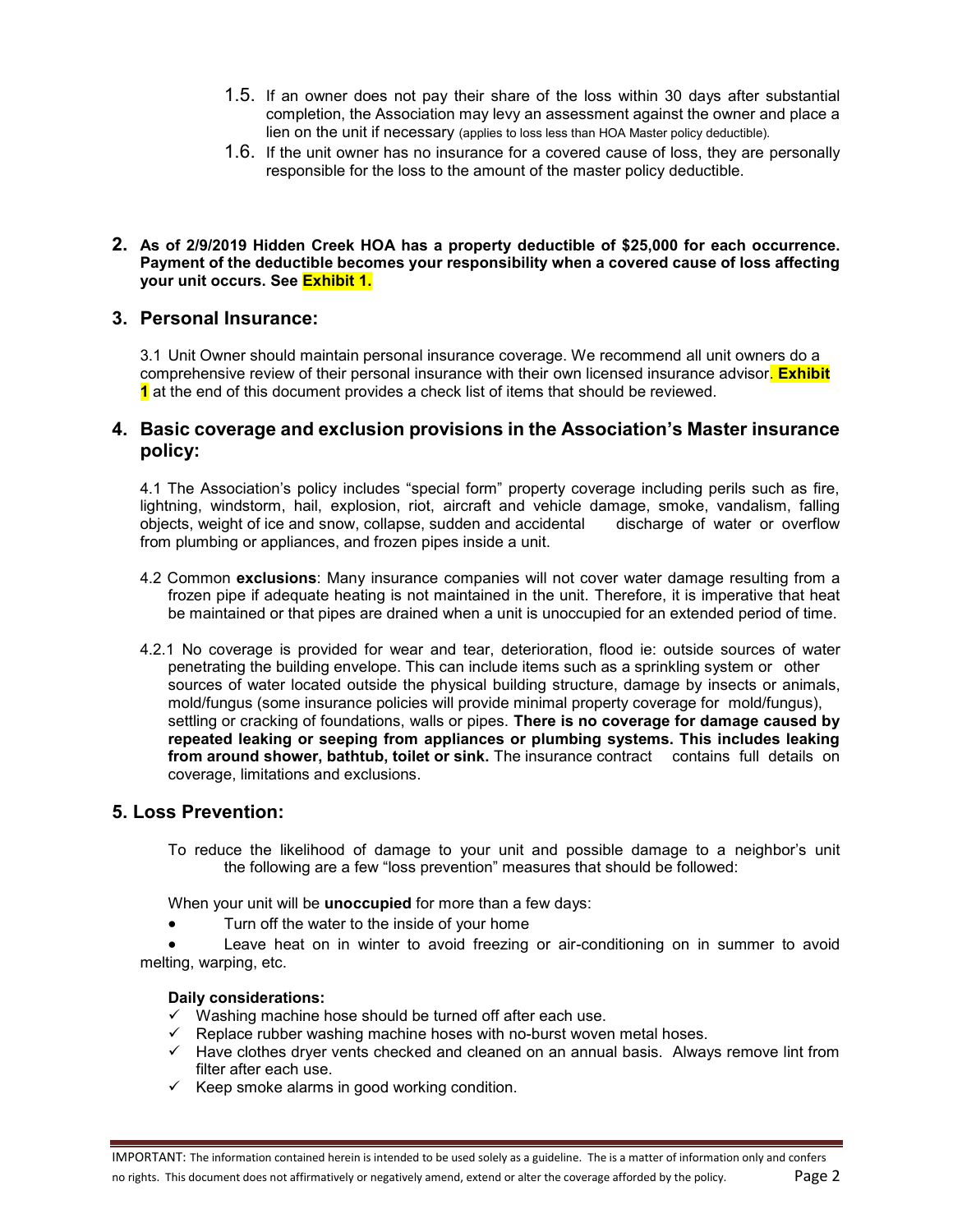- $\checkmark$  Consult with a professional when unable to remedy unusual persistent odor, or when events occur that seem to suggest appliances or other home equipment are near the end of their life span.
- ✓ Have a trusted neighbor or family member check your unit periodically while you are away.
- $\checkmark$  Replace water heaters on a regular basis every  $7 10$  years.

## **6**. **Information to assist you ordering evidence of insurance and claim protocol:**

- 6.1 Certificates of insurance may be requested by calling (801) 272-8468. Our receptionists handle all such requests, or you can email  $eoi@sentrywest.com$ , or send a fax: 801.277.3511.
- 6.2 **Claims** for a covered cause of loss, within the following amounts, should be handled as follows:

6.2.1 **\$0 to \$25,000 is the unit owner's sole responsibility.** Cost of cleanup and repair would be paid out of pocket or from personal insurance coverage. Claims under **\$25,000** will not be filed against the Association policy unless circumstance dictates otherwise.

6.2.2 Claims over **\$25,000** should be submitted to the Association's policy. Unit owner is responsible for the Association deductible.

### 6.3 **When a loss Occurs:**

- 1. Take action to prevent further damage to your unit. For example, it may be necessary to call an emergency restoration company to start water extraction if water damage has occurred inside your unit. The next step would be to contact one of the following:
- 2. Contact your own insurance company and report the damage to your unit.
- 3. Contact a Property Manager or Board Member regarding the damage.
- 4. If individuals above are not available contact a member of our staff 801-272-8468. As the representative for the association we will only submit claims to the insurance company after approval from the Board or the Property Manager has been received. Only in rare situations will we do otherwise.

**A loss that involves your personal property, loss of use, loss of rental income, personal liability, loss assessment etc. should be submitted to your personal insurance carrier. Neither the Association nor its insurance company are responsible for any of these claims.**

Payment for claims made on the Association's Insurance policy will be payable to the Association not to an individual unit owner.

Please note that the coverage and procedures outlined in this letter apply to your current insurance program, provided by SentryWest Insurance. If the association changes agents we recommended that these procedures be reevaluated.

We **strongly** suggest reviewing these documents with your personal insurance agent to facilitate securing the appropriate insurance coverage for your specific situation.

When corresponding with us, please reference **Providence Court HOA** as the insured community.

Personal Regards,

China Chott